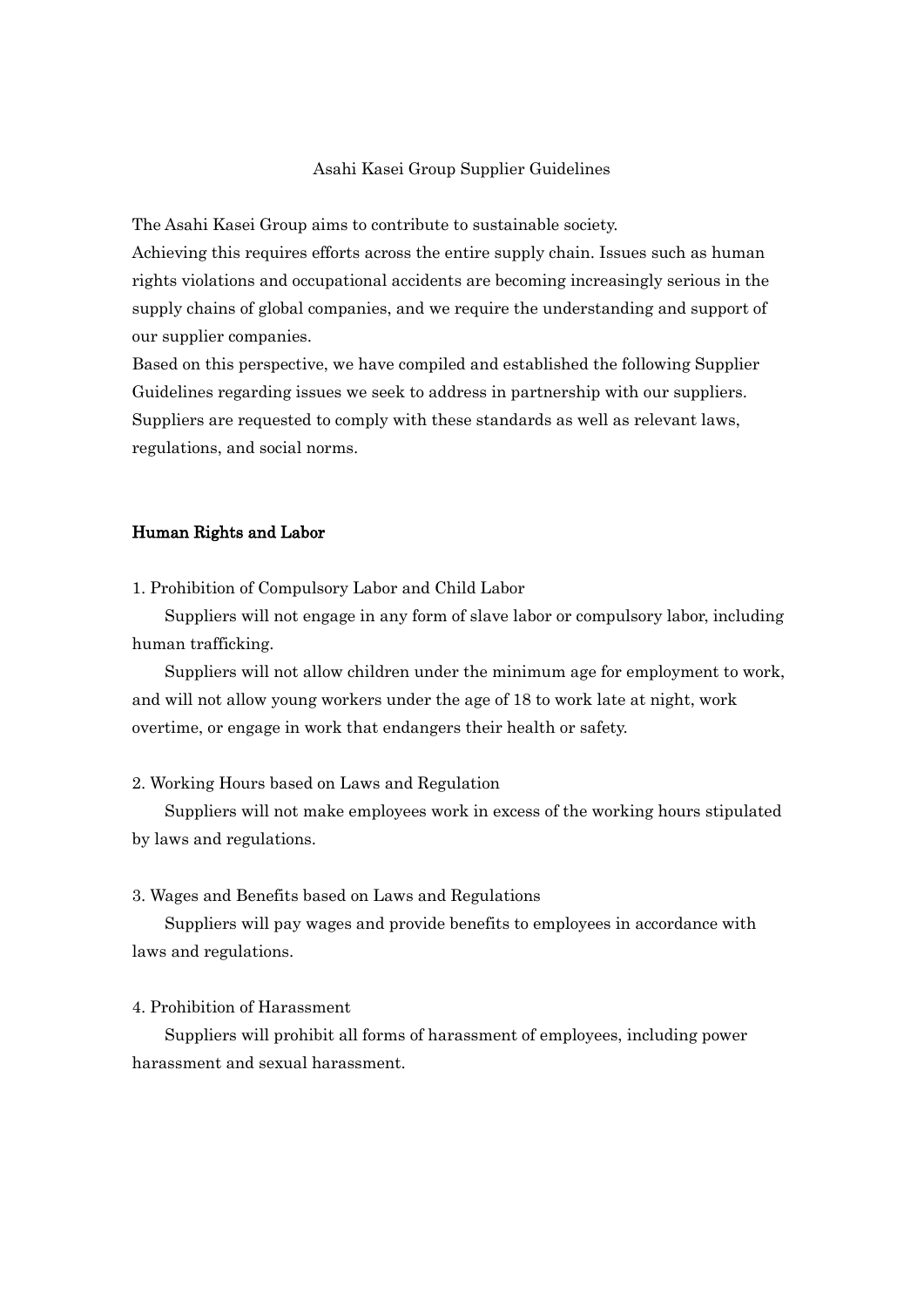## 5. Eradication of Discrimination and Provision of Equality of Opportunity

Suppliers will prohibit all forms of discrimination based on race, ethnicity, ancestry, nationality, religion, gender, age, physical characteristics, sexual orientation, ideology, form of employment contract, etc., in the hiring and treatment of employees.

### 6. Freedom of Association

Suppliers will respect the freedom of association and the right to collective bargaining and will engage in dialogue and discussions with employees or the representatives of employees in good faith.

### Safety, Hygiene, and Health

1. Operational Safety and Workplace Safety and Hygiene

Suppliers will strive for operational safety and prevent workplace accidents to ensure the safety of their employees and the local community. To this end, suppliers should verify and understand risks in the working environment, take the necessary measures, prepare work manuals and other documents, and provide appropriate education and training.

#### 2. Health

Suppliers will work to create a comfortable working environment and maintain and promote the health of employees.

# Environment

### 1. Measures Against Global Warming

Suppliers will set voluntary quantitative targets for GHG emissions and strive to achieve reductions.

### 2. Efficient Use of Resources, Energy, and Water

Suppliers will set voluntary quantitative targets for the use of resources, energy, and water, and strive to achieve reductions.

## 3. Waste Reduction

Suppliers will set voluntary quantitative targets for waste and strive to achieve reductions by promoting recycling, etc.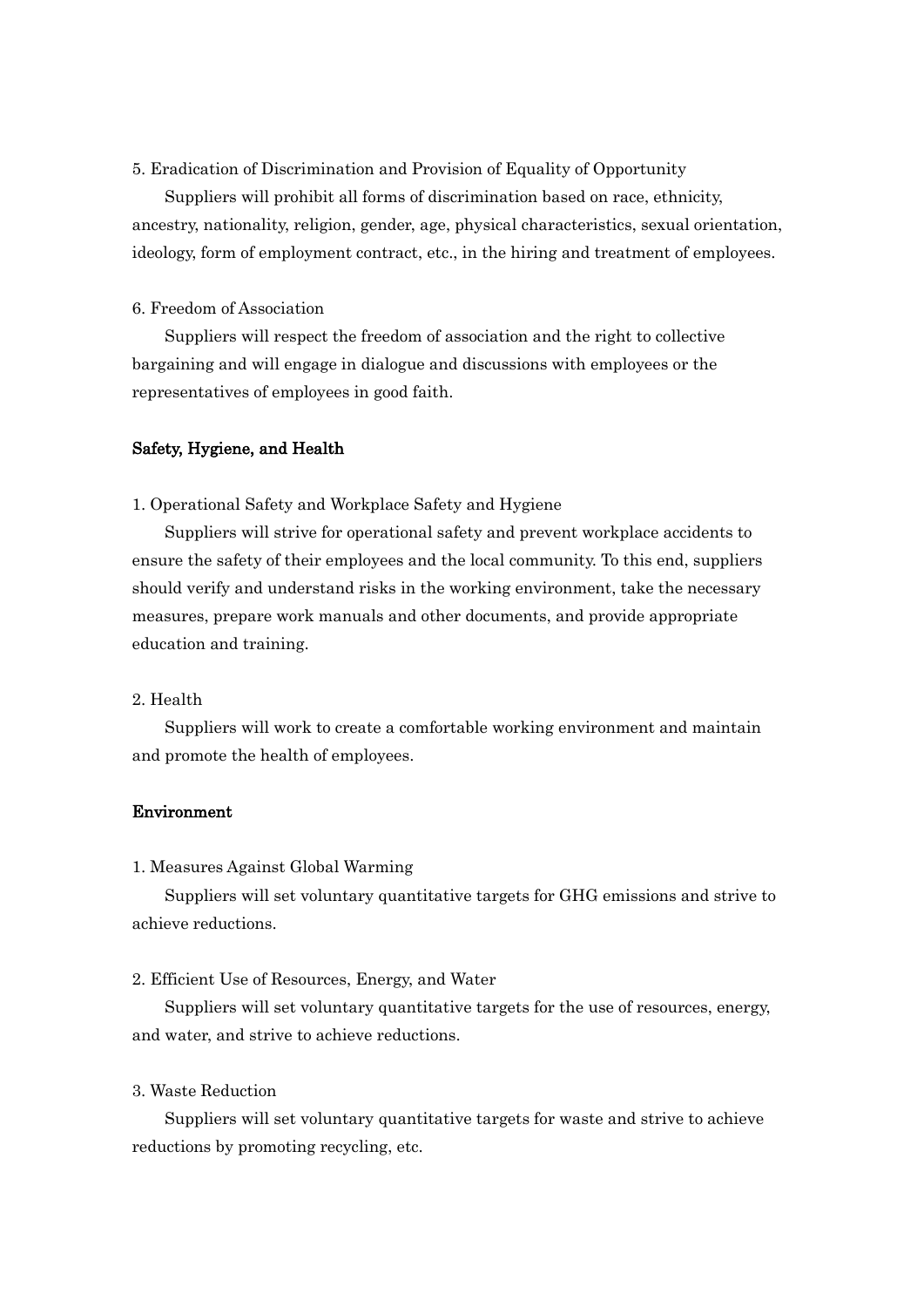## 4. Prevention of Air, Water, and Soil Pollution

Suppliers will set voluntary quantitative targets for substances with environmental impacts discharged into the air, water, and soil, and strive to achieve reductions.

#### 5. Biodiversity

Suppliers will work to preserve biodiversity based on an understanding of the impact of their business activities on the ecosystem.

## Ethics

1. Prohibition of Bribery and Maintenance of Sound and Appropriate Business Relationships

Suppliers are prohibited from giving any improper gifts, entertainment, benefits, or other economic advantages to public officials or people in equivalent positions, both in Japan and overseas.

In addition, suppliers will not provide or receive money, goods, or services to or from business partners that violate laws and regulations or deviate from socially accepted norms and common sense.

### 2. Appropriate Accounting and Tax Processes

Suppliers will carry out appropriate accounting and tax processes in accordance with laws and regulations related to accounting and tax.

# 3. Information Disclosure and Public Communication

Suppliers will maintain a sound relationship with society by proactively disclosing information and performing communication. Suppliers will disclose information in a fair, impartial, and accurate manner, and as promptly as possible.

## 4. Protection of Information

Suppliers will strictly manage and properly handle their own confidential information and the confidential information of their customers and third parties.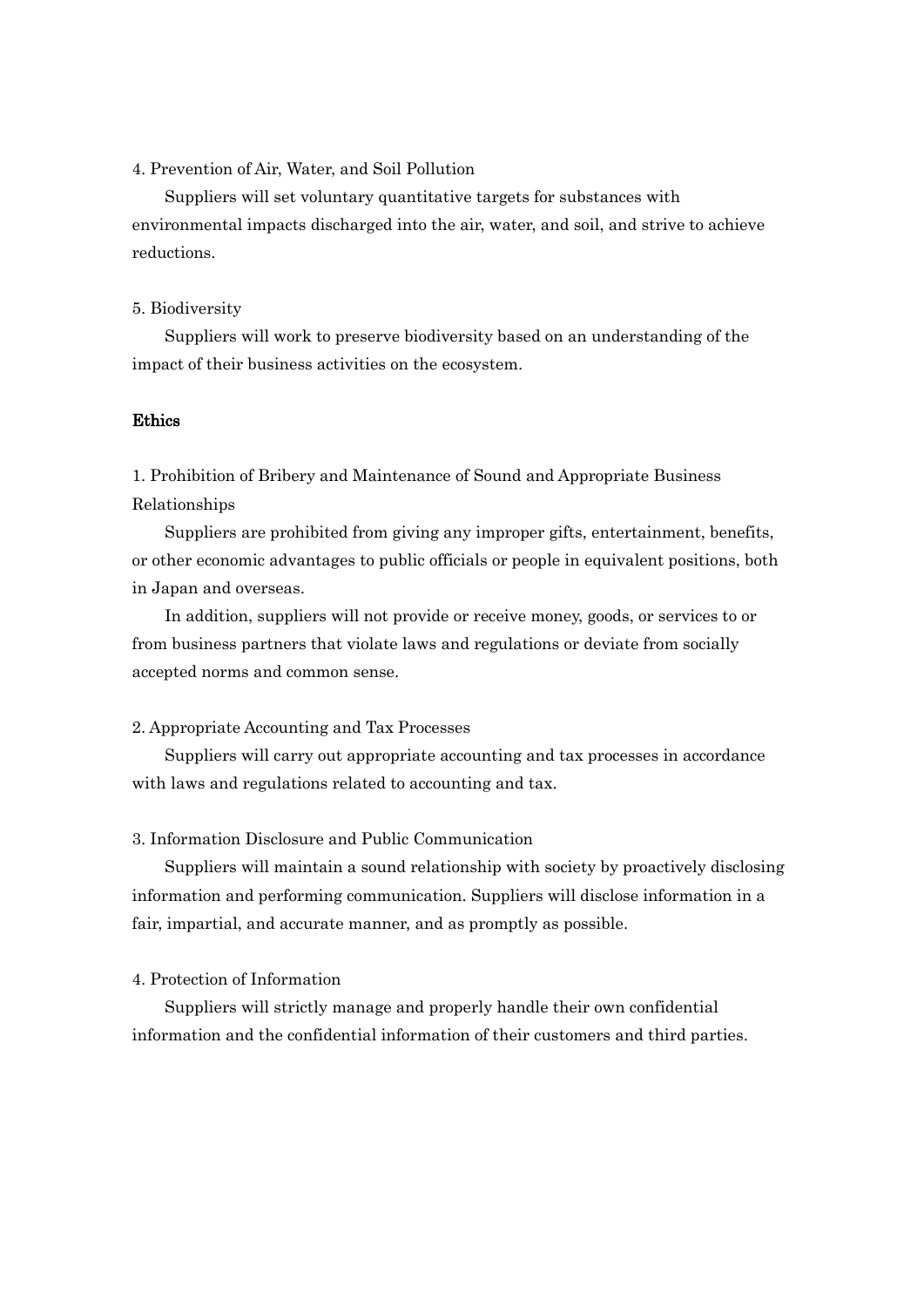# 5. Respect for Intellectual Property Rights

Suppliers will respect intellectual property rights, including patent rights, utility model rights, design rights, trademark rights, and copyrights, and will not infringe on the intellectual property rights of third parties.

#### 6. Fair Business Dealings

Suppliers will comply with laws and regulations for free and fair competition, including anti-trust laws and competition laws.

In addition, when advertising or promoting products, suppliers will confirm the accuracy of content, and ensure fair representation in accordance with laws and regulations when comparing other companies' products with their own.

## 7. Whistleblowing System

Suppliers will maintain a program that allows employees to report, without fear of reprisal, organizational or individual violations of laws, regulations, work rules, or other company policies occurring within the company, as well as any suspected violations. The confidentiality of whistleblowers will be strictly maintained and protected, without fear of reprisal.

#### 8. Responsible Procurement of Minerals

Suppliers will practice responsible procurement of minerals and avoid the use of minerals used to finance armed groups in conflict zones or involved in promoting or contributing to human rights abuses or environmental destruction.

## 9. Privacy

Suppliers will handle the personal information of business partners, customers, and employees properly in accordance with laws and regulations throughout the cycle of collection, use, storage, and disposal.

## Management Systems

#### 1. Company Measures

Suppliers will establish a management system to ensure compliance with these standards. It will be made clear who is responsible for the management system, and continuous improvement will be performed through a Plan-Do-Check-Act cycle.